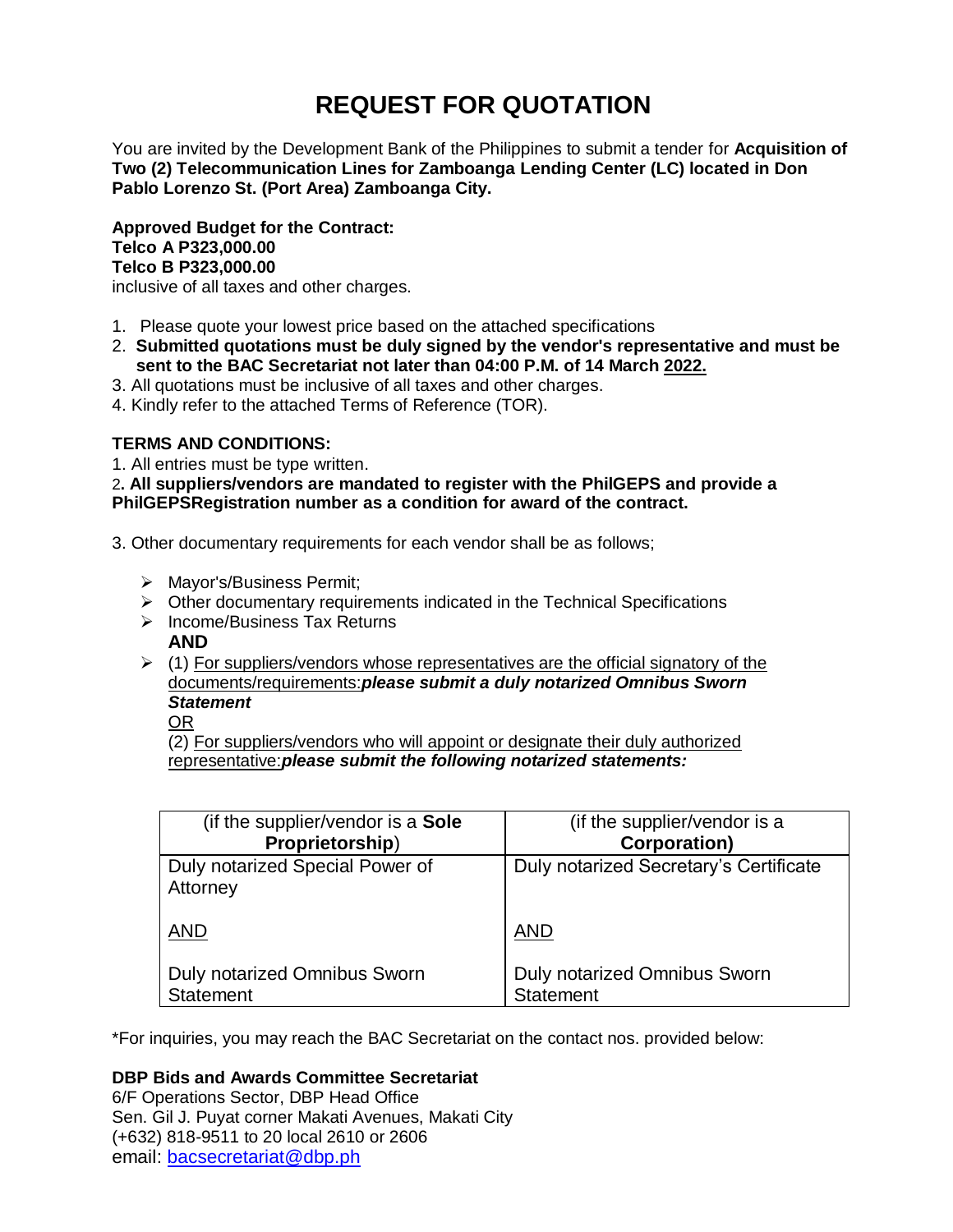#### **Annex A**

# ACQUISITION OF NEW, ADDITIONAL AND/OR REPLACEMENT TELECOMMUNICATION LINE/CONNECTIVITY SERVICE FOR THE DEVELOPMENT BANK OF THE PHILIPPINES (DBP)-**ZAMBOANGA LENDING CENTER**

# APPROVED BUDGET FOR THE CONTRACT: Telco A: Php 323,000 Telco B: Php 323,000

#### **TECHNICAL SPECIFICATIONS**

## A. BACKGROUND

The telecommunication connectivity service (line) is for the connection of DBP online systems, services and facilities in any of the following DBP remote sites:

- A.1. Branch Office, including:
	- A.1.a. Lending Center
	- A.1.b. Cash Center
	- A.1.c. Branch-Lite Unit
- A.2. Automated Teller Machine (ATM)

## **B. OBJECTIVE**

To acquire stable, reliable and secure telecommunication connectivity/line service to link DBP remote sites to the Head Office from an authorized and qualified telecommunication service provider (Telco).

#### C. COVERAGE OF THE CONTRACT

The contract will be for a one (1) year period starting from date of acceptance of service with the option for automatic renewal.

#### D. MINIMUM SPECIFICATIONS

- D.1. Connectivity/Line Service Availability
	- > The minimum availability of service is 99.6%.
- D.2. Connectivity/Line Specifications
- D.2.a. Branch Office ☑
	- D.2.a.i. Wired MPLS/VPN, Radio Last Mile or VSAT connection with minimum of 2 Mbps bandwidth
	- D.2.a.ii. Must be Ku Band or C Band for the VSAT
	- D.2.a.iii. Inclusive network equipment, such as router and or router/modem, must not be on End-of-Life/End-of-Support status within the contract period
	- D.2.a.iv. Router must support GRE/mGRE tunneling and IP Security (ex. dynamic VPN) and SNMP
	- D.2.a.v. DBP shall have the full access of the router
	- D.2.a.vi. Provide near real time and historical link monitoring
- D.2.b. ATM Wired п
	- D.2.b.i. VPN connection at least 128 Kbps via MPLS
	- D.2.b.ii. Inclusive network equipment, such as router and or router/modem, must not be on End-of-Life/End-of-Support status within the contract period
	- D.2.b.iii. Support GRE tunneling and SNMP

 $N^{p_{age 1 of 4}}$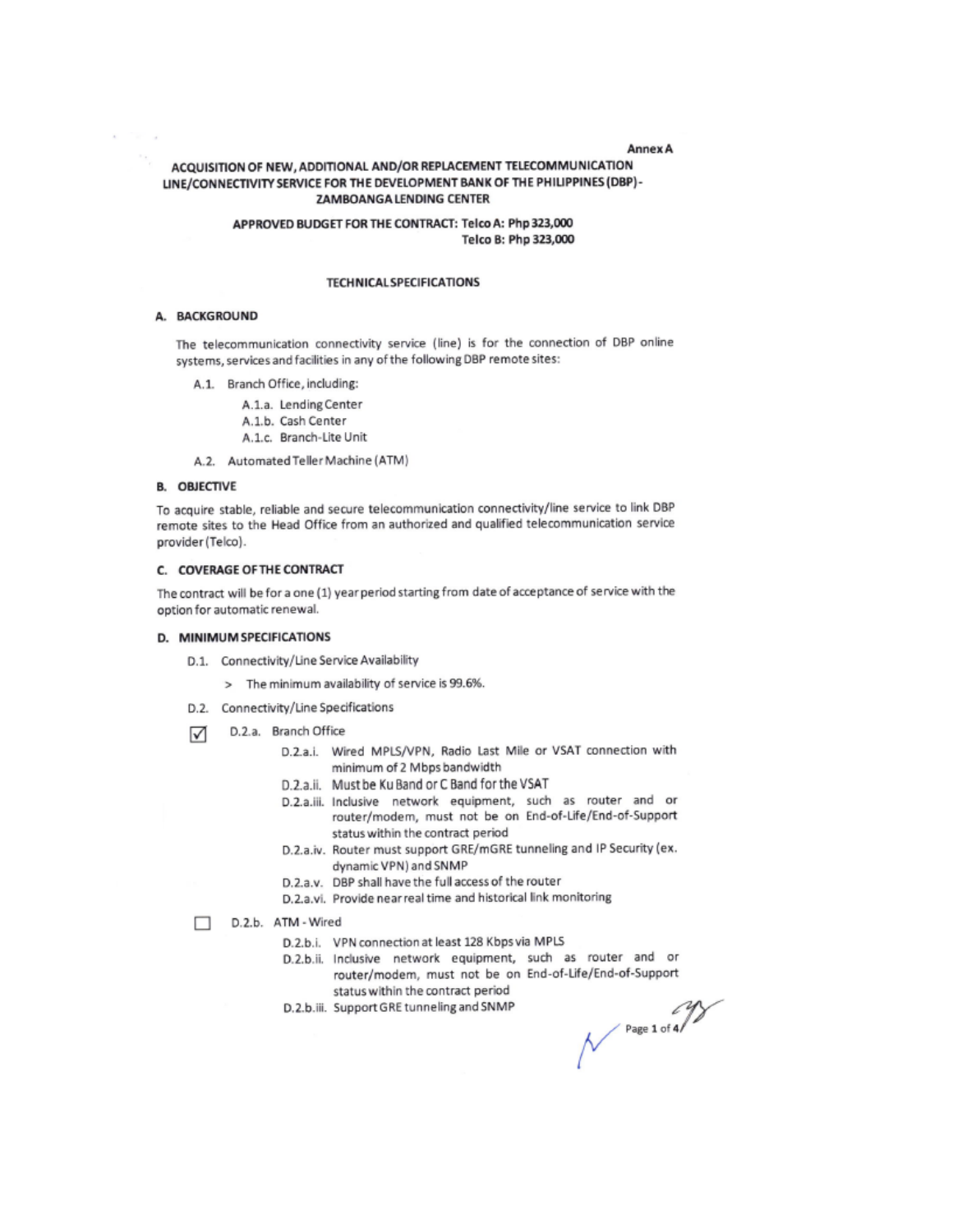$\mathcal{L}(\mathcal{L})$  . We have ACQUISITION OF NEW, ADDITIONAL AND / OR REPLACEMENT OF TELECOMMUNICATION LINE/ CONNECTIVITY SERVICE FOR THE DEVELOPMENT BANK OF THE PHILIPPINES (DBP)

## D.2.b.iv. Provide near real time and historical link monitoring

- D.2.c. ATM-Wireless
	- D.2.c.i. Provide data transmission function by public GPRS/ GSM network or higher
	- D.2.a.vii. Inclusive network equipment, such as router and or router/modem, must not be on End-of-Life/End-of-Support status within the contract period
	- D.2.c.ii. Support GRE Tunneling and SNMP
	- D.2 c.iii. Provide GUI access for local and remote management
	- D.2.c.iv. Operate at -30~+75°C temperature
	- D.2.c.v. Has LED status indication
	- D.2.c.vi. Support RJ45 console port
	- D.2.c.vii. Include: 1 power cord, 2 antennas, 1 consolc cable, 1 set documentation
	- D.2.c.viii. Provide near real time and historical link monitoring.
	- D.2.c.ix. Meet the average latency requirement of not greater than 200ms measured using the Ping utility or any similar mobile applications
	- D.2.c.x. Meet signal requirement of not less than 2 bars measured using mobile or similar devices capable of said measurement
	- D.2.c.xi. DBP shall have full access to the Modem/Router
- D.3. Support Services and Incident Management
	- D.3.a. The Telco shall provide 24 x 7 onsite, telephone and email support. For every service unavailability/downtime reported, the response time shall be within thirty (30) minutes.
	- D.3.b. Upon the occurrence of service unavailability/downtime, the Telco shall:
		- D.3.b.i. Conduct problem isolation/resolution and link restoration octivities
		- D.3.b.ii. Notification via electronic mail (E-mail) and telephone within one (1) hour of the occurrence
		- D.3.b.iii. Minimum of twice a day status report to DBP via E-Mail
		- D.3.b.iv. Estimated time of arrival (ETA) if onsite activities required
		- D.3.b.v. Estimated time of resolution (ETR)
		- D.3.b.vi. Root cause
		- D.3.b.vii. Comply with DBP policies on security and confidentiality during support services.
	- D.3.c. The Telco shall submit an incident report stating the reason/s for the outage and detailing the steps undertaken to resolve a particular problem upon DBP's request.
- D.4. Service Performance Review
	- > The Telco shall conduct a performance review session at least once every quarter of a year

# E. TELECOMMUNICATION CONNECTIVITY/LINE REQUIREMENT CLASSIFICATION

The primary objective of the following provisions is to have multiple Telcos per site, providing service redundancy, high availability and avoiding single point of failure.

E.1. New Telecommunication Line Requirement

Page 2 of 4/7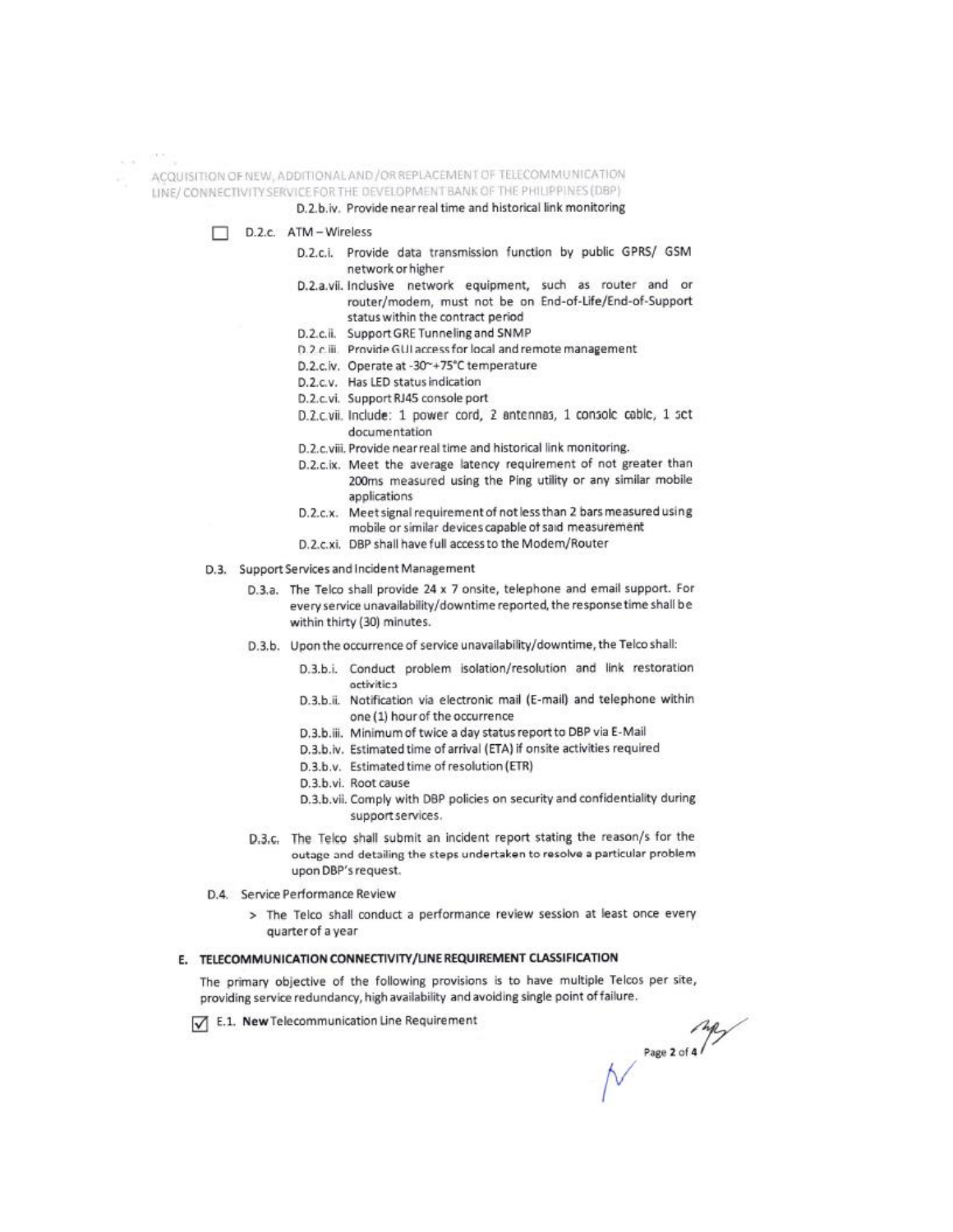0550 **997** 

- ACQUISITION OF NEW, ADDITIONALAND / OR REPLACEMENT OF TELECOMMUNICATION
- LINE/CONNECTIVITY SERVICE FOR THE DEVELOPMENT BANK OF THE PHILIPPINES (DBP)

# E.1.a. Covered Sites

- > New remotes sites
- E.1.b. Telco Selection Criteria
	- > Telecommunication Line for Branch Office
		- E.1.b.i. Two (2) different Telcos (Telco A and Telco B) shall be selected
		- E.1.b.ii. Telco A is the lowest (winning) provider
		- E.1.b.iii. Telco B is the second lowest provider
		- > Telecommunication Line for Additional ATM Facility of a Branch Office
			- E.1.b.iv. The Telco must be different from the one which has the majority or most of the telecommunication connectivity services provided for the ATM/s of that Branch Office

#### E.2. Additional Telecommunication Line Requirement

- E.2.a. Covered Sites
	- > For existing sites with existing telecommunication line/s
- E.2.b. Telco Exception
	- > The Telco/s of the existing line/s servicing the site shall not be invited and will not be allowed to participate
- E.3. Replacement Telecommunication Line Requirement
	- E.3.a. Covered Sites
		- > For existing sites with existing telecommunication line/s
	- E.3.b. Telco Exception
		- E.3.b.i. For Telco Redundancy Replacement
			- > The Telco of the existing line/s servicing the site including the one to be replaced shall not be invited and will not be allowed to participate
		- E.3.b.ii. Replacement for the Purpose of Telecommunication Line Capacity (Bandwidth) Upgrade
			- > The Telco of the other existing line/s servicing the site (i.e., other than the one to be replaced) shall not be invited and will not be allowed to participate
		- E.3.b.iii. For Wireless to Wired Facility Replacement
			- > The Telco of the other existing line/s servicing the site (i.e., other than the one to be replaced) shall not be invited and will not be allowed to participate

#### F. DISCONTINUANCE OF SERVICE

DBP can opt to discontinue the service within the contract period without pre-termination fee/s, if the Telco provider fails to meet the required minimum availability of service, specified in item D.1, for three (3) consecutive months (3-strike rule)

#### G. PAYMENT

The payment shall be in a monthly basis every after the service acceptance.

Page 3 of 4